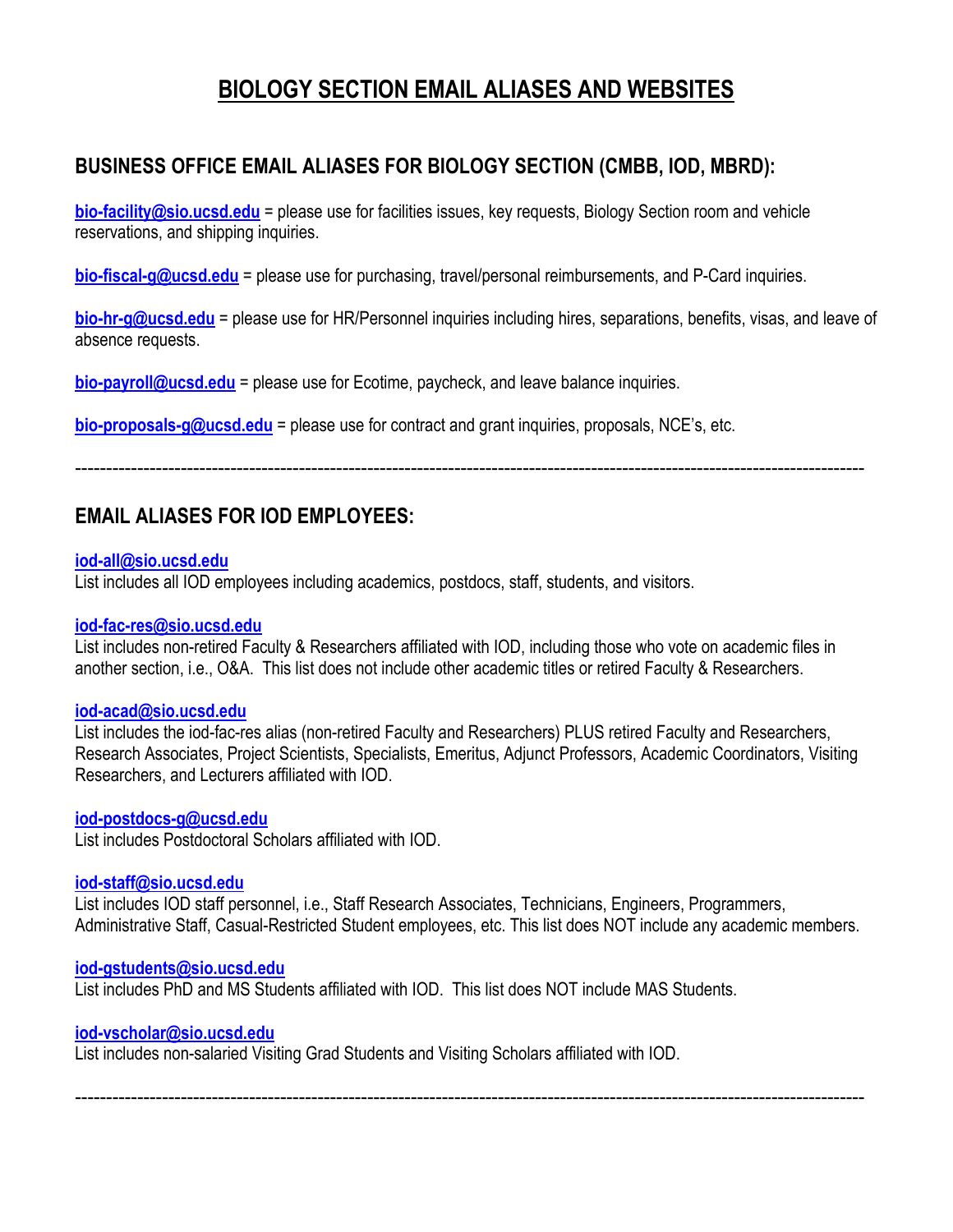# **EMAIL ALIASES FOR MBRD & CMBB EMPLOYEES:**

#### **mbrd-cmbb-all@sio.ucsd.edu**

List includes all MBRD/CMBB employees including academics, postdocs, staff, students, and visitors.

#### **mbrd-cmbb-fac-res@sio.ucsd.edu**

List includes non-retired Faculty & Researchers affiliated with MBRD/CMBB. This list does not include other academic titles or retired Faculty & Researchers.

#### **mbrd-cmbb-acad@sio.ucsd.edu**

List includes the mbrd-cmbb-fac-res alias (non-retired Faculty and Researchers) PLUS retired Faculty and Researchers, Research Associates, Project Scientists, Specialists, Emeritus, Adjunct Professors, Academic Coordinators, Visiting Researchers, and Lecturers affiliated with MBRD/CMBB.

#### **mbrd-cmbb-postdocs-g@ucsd.edu**

List includes Postdoctoral Scholars affiliated with MBRD/CMBB.

#### **mbrd-cmbb-staff@sio.ucsd.edu**

List includes MBRD/CMBB staff personnel, i.e., Staff Research Associates, Technicians, Engineers, Programmers, Administrative Staff, Casual-Restricted Student employees, etc. This list does NOT include any academic members.

#### **mbrd-cmbb-gstudents@sio.ucsd.edu**

List includes PhD and MS Students affiliated with MBRD/CMBB. This list does NOT include MAS Students.

#### **mbrd-cmbb-vscholar@sio.ucsd.edu**

List includes non-salaried Visiting Grad Students and Visiting Scholars affiliated with MBRD/CMBB.

-------------------------------------------------------------------------------------------------------------------------------

## **EMAIL ALIASES FOR BIOLOGY SECTION (CMBB, IOD, MBRD) EMPLOYEES:**

#### **bio-all@sio.ucsd.edu**

List includes Biology Section (CMBB, IOD, MBRD) employees including academics, postdocs, staff, students, and visitors.

#### **bio-fac-res@sio.ucsd.edu**

List includes non-retired Faculty & Researchers affiliated with the Biology Section (CMBB, IOD, MBRD). This list does not include other academic titles or retired Faculty & Researchers.

#### **bio-acad@sio.ucsd.edu**

List includes the bio-fac-res alias (non-retired Faculty and Researchers) PLUS retired Faculty and Researchers, Research Associates, Project Scientists, Specialists, Emeritus, Adjunct Professors, Academic Coordinators, Visiting Researchers, and Lecturers affiliated with the Biology Section (CMBB, IOD, MBRD).

#### **bio-postdoc@sio.ucsd.edu**

List includes Postdoctoral Scholars affiliated with the Biology Section (CMBB, IOD, MBRD).